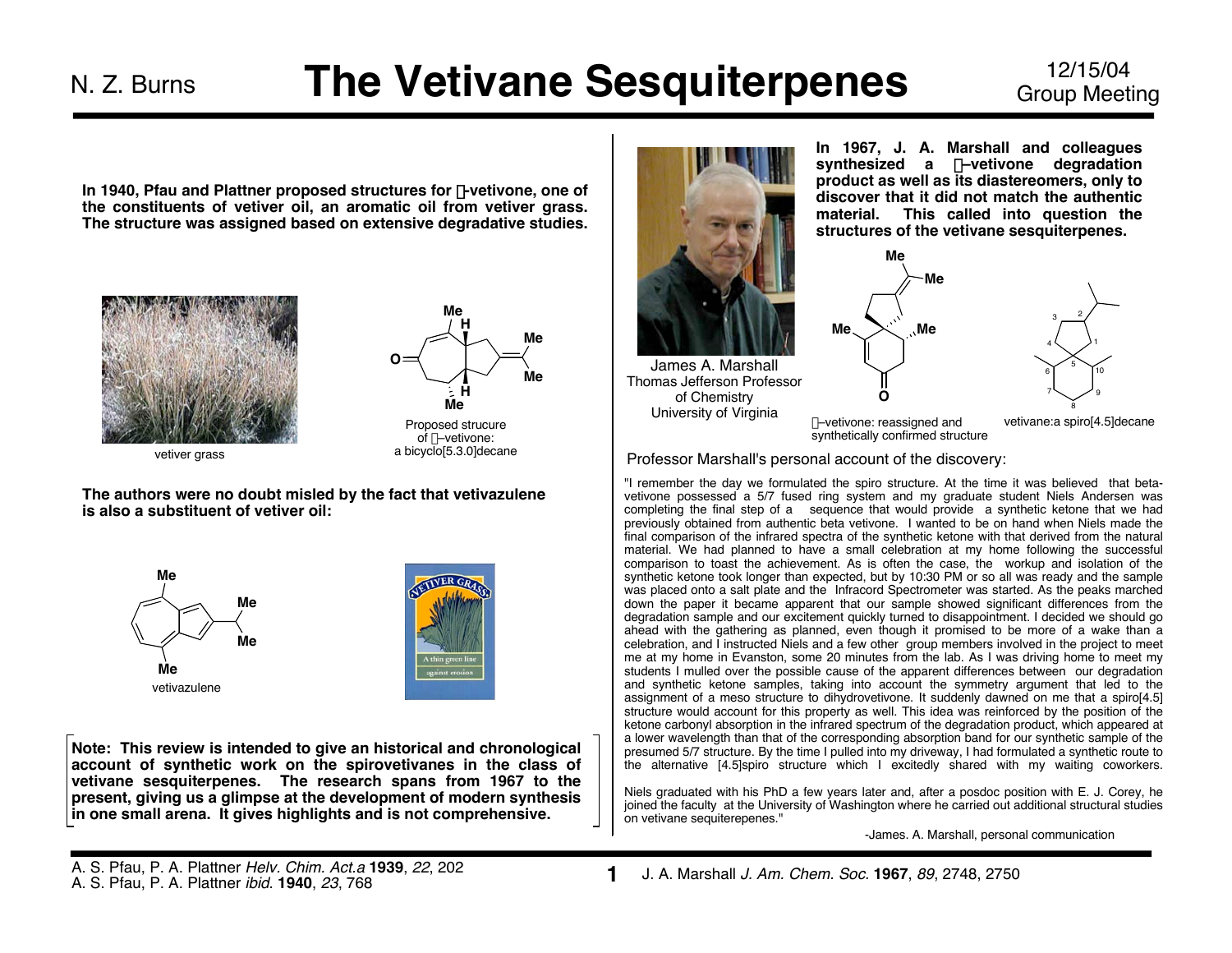Group Meeting



N. H. Anderson Tet. Lett. **1970**, 21, 1759 **2**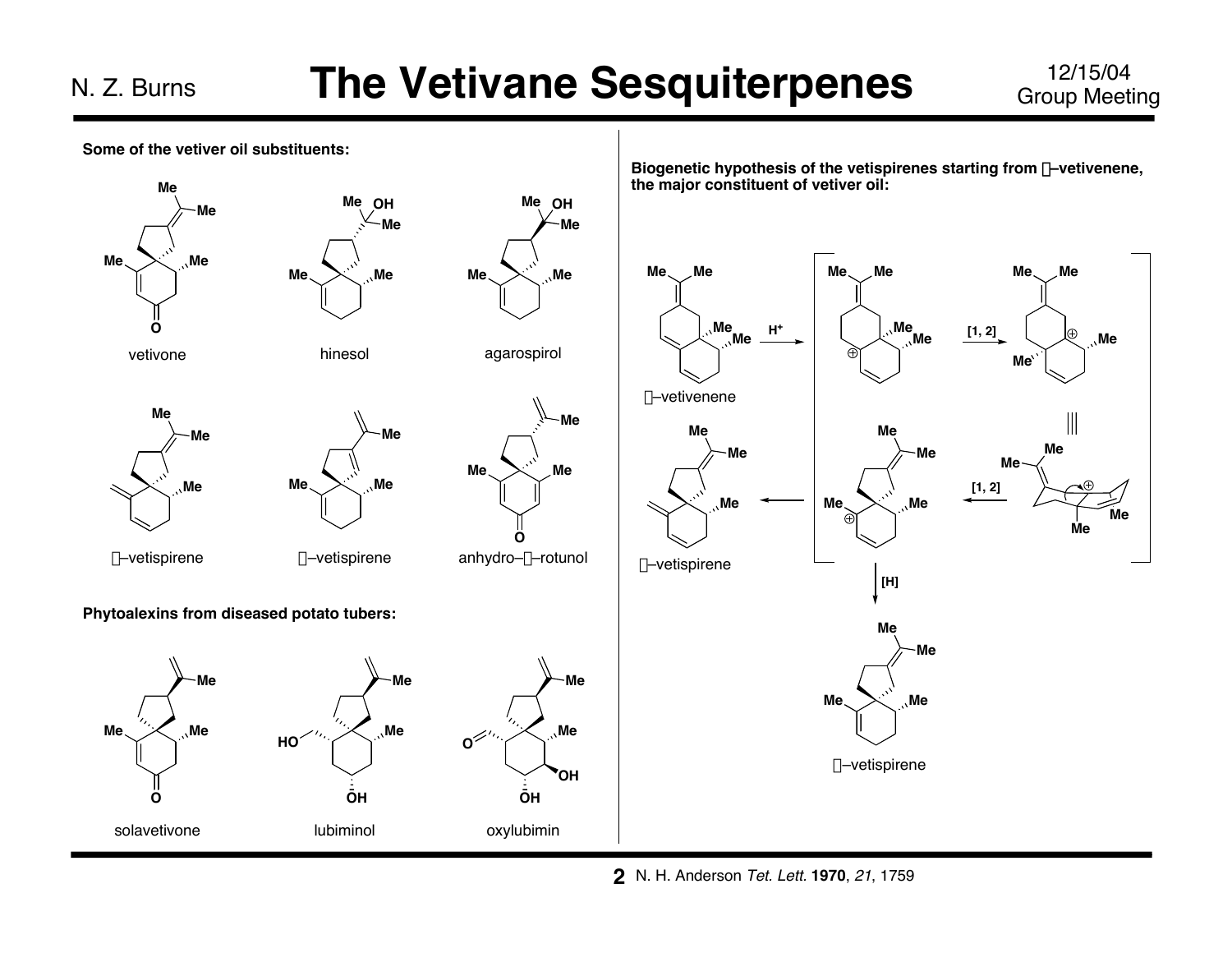Group Meeting



J. A. Marshall, J. Org. Chem. **1970**, 35, 192

J. A. Marshall, J. Org. Chem. **1970**, 35, 4068 **3**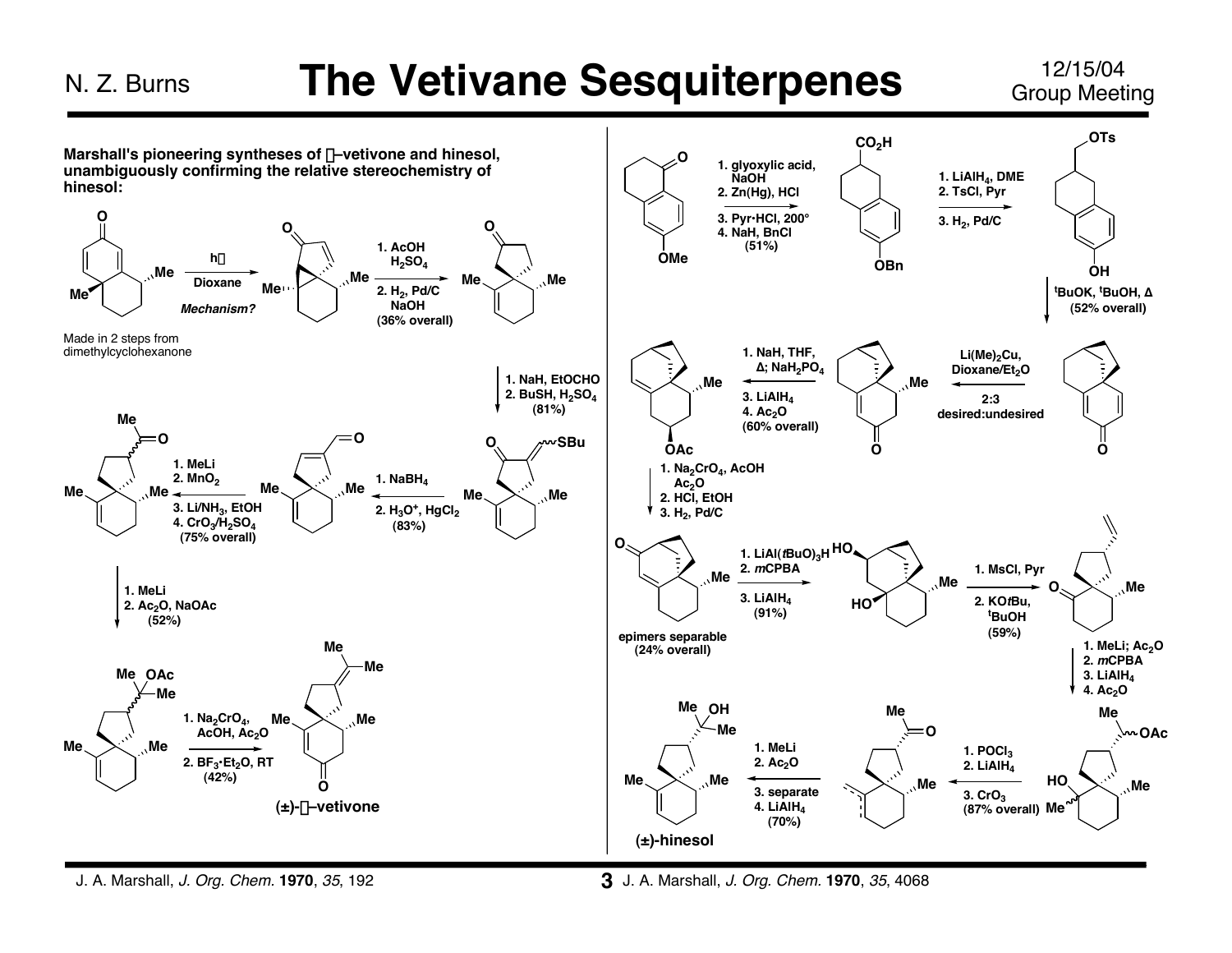Group Meeting



G. Stork J. Am. Chem. Soc. **1973**, 95, 3414

**4** K. Yamada Tet. Lett. **1973**, <sup>49</sup>, 4963, 4967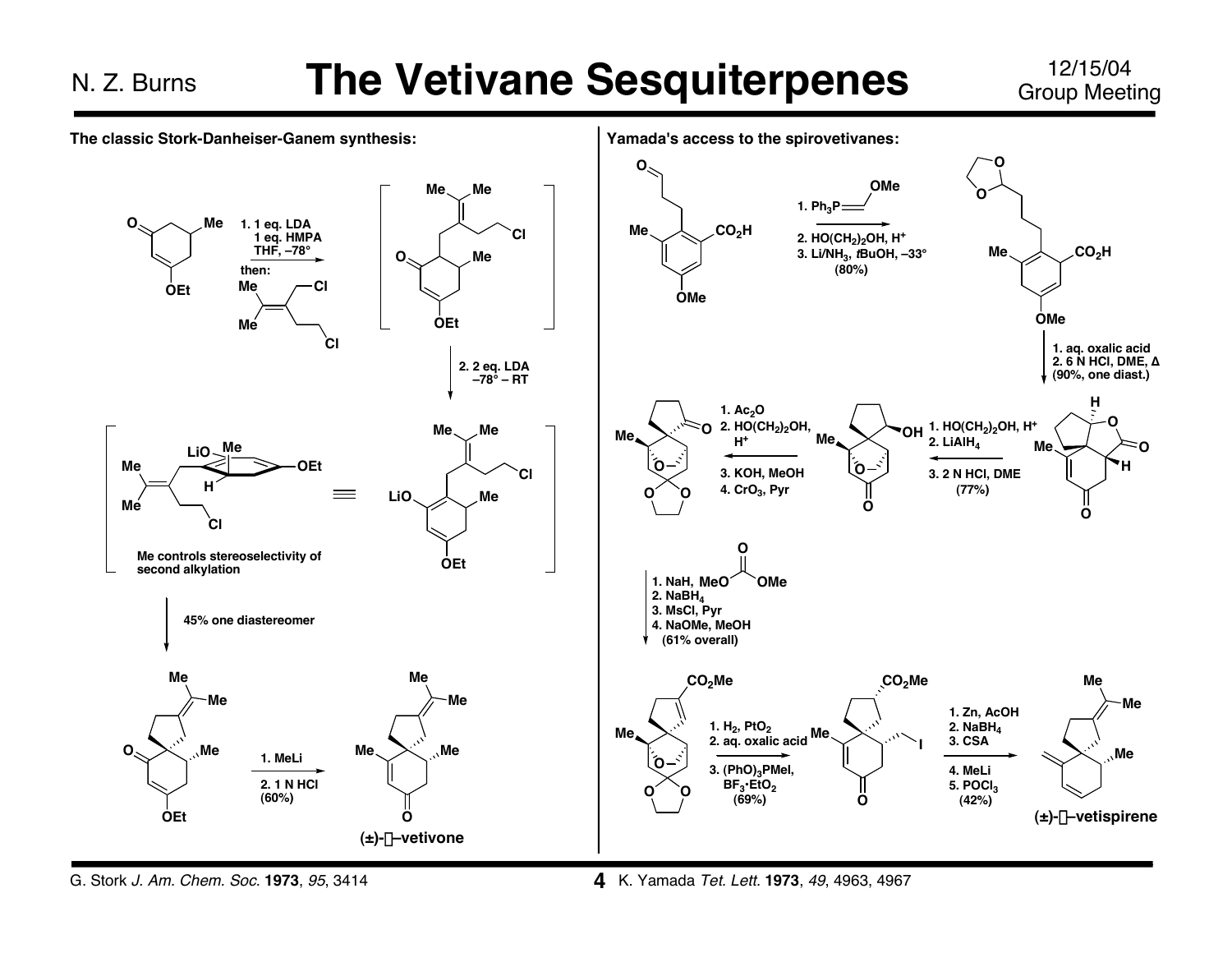### **The Vetivane Sesquiterpenes**

12/15/04 **Group Meeting** 



W. Reusch Tet. Lett. 1978, 40, 3789

N. Z. Burns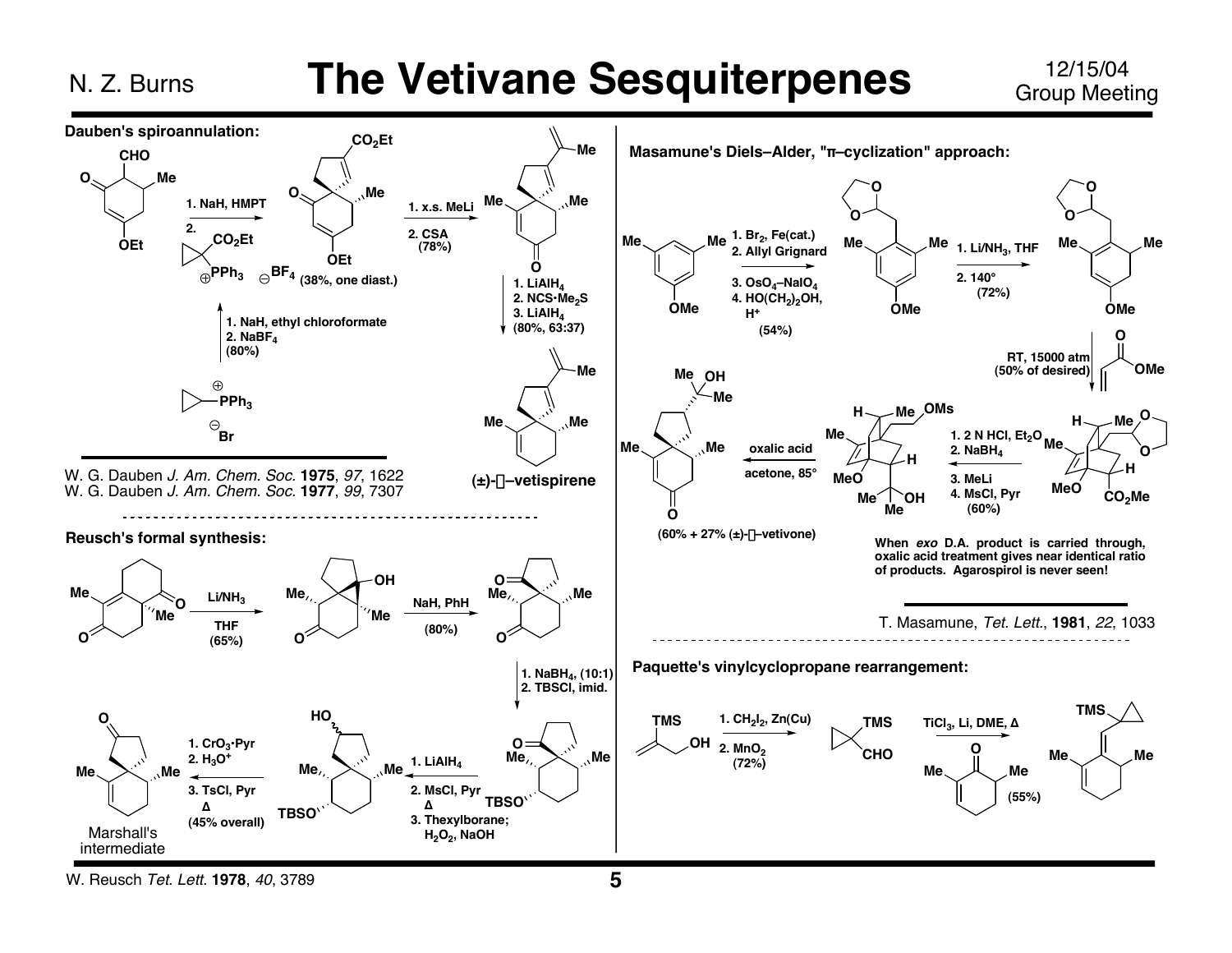### **The Vetivane Sesquiterpenes**

12/15/04 **Group Meeting** 



G. H. Posner J. Org. Chem. 1988, 53, 6031

N. Z. Burns

6 P. Canonne Tet. Lett. 1991, 32, 5861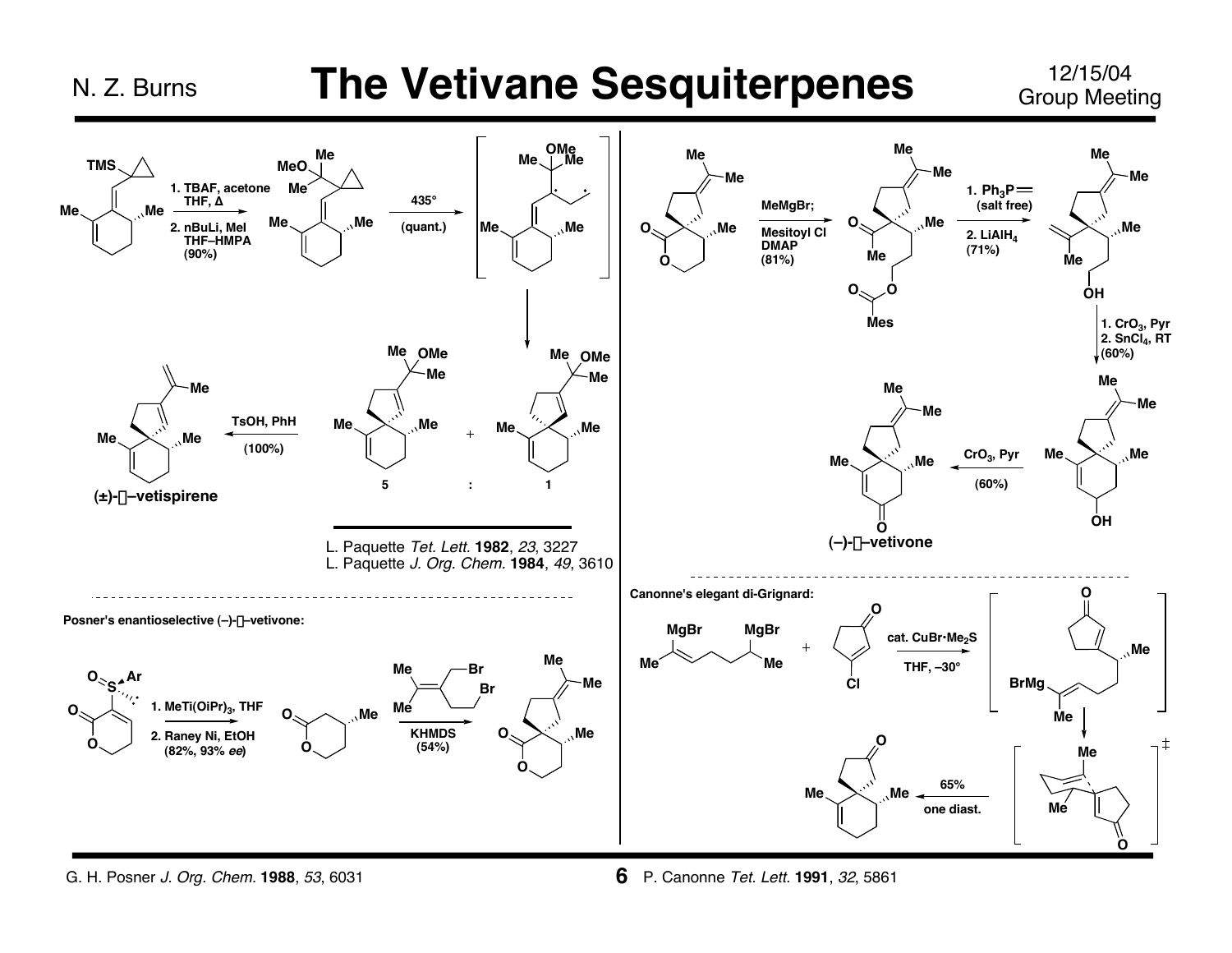# **The Vetivane Sesquiterpenes** 12/15/04

Group Meeting



J. M. Wetzel J. Org. Chem. **1992**, 57, 922

N. Z. Burns

H. Takeshita Bull. Chem. Soc. Jpn., **1995**, 68, 2393 **7**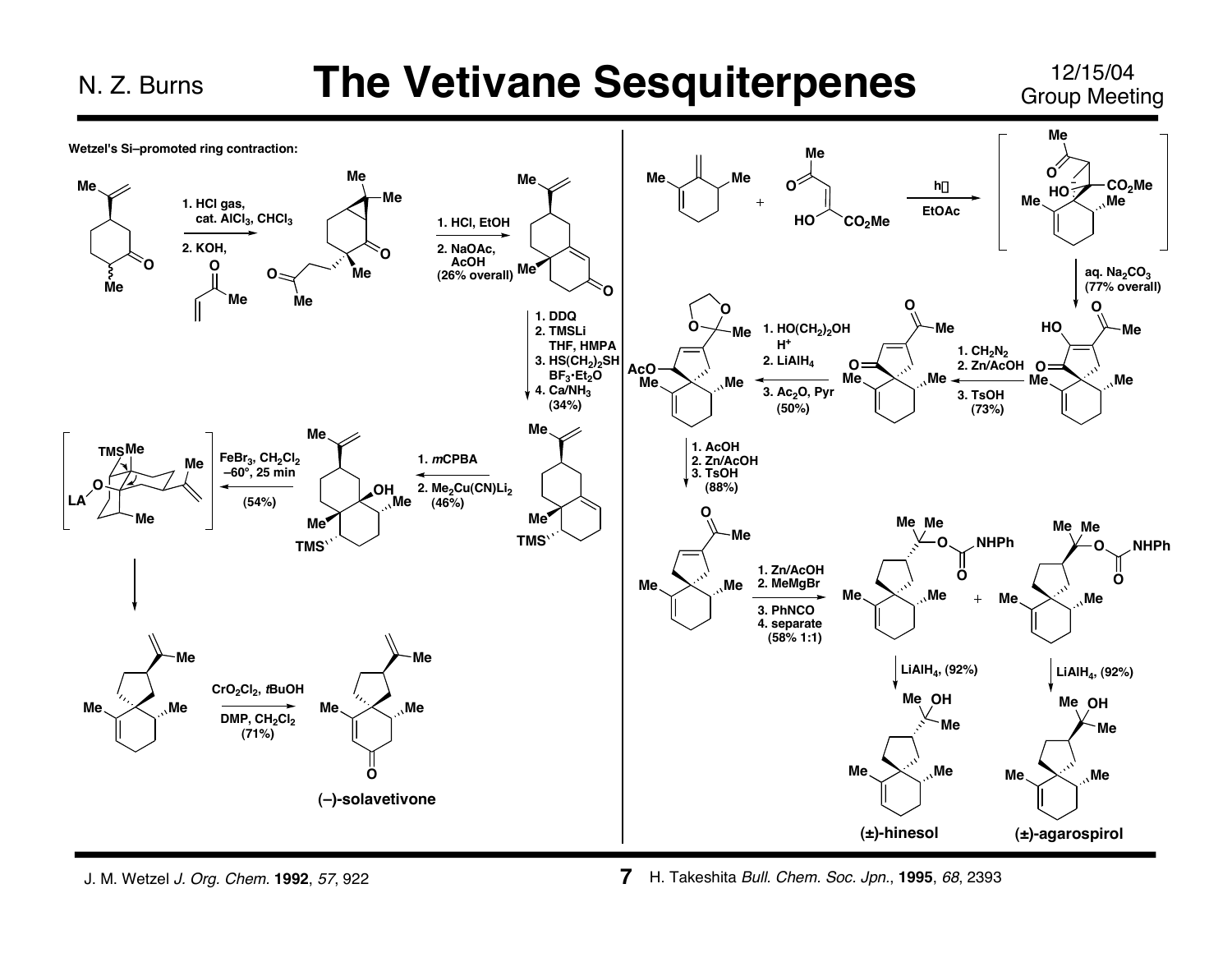N. Z. Burns

#### **The Vetivane Sesquiterpenes**

12/15/04 **Group Meeting** 



M. T. Crimmins Tet. Lett. 1996, 37, 8703 M. T. Crimmins J. Am. Chem. Soc. 1998, 120, 1747

X. Lu J. Org. Chem. 2003, 68, 6463 8